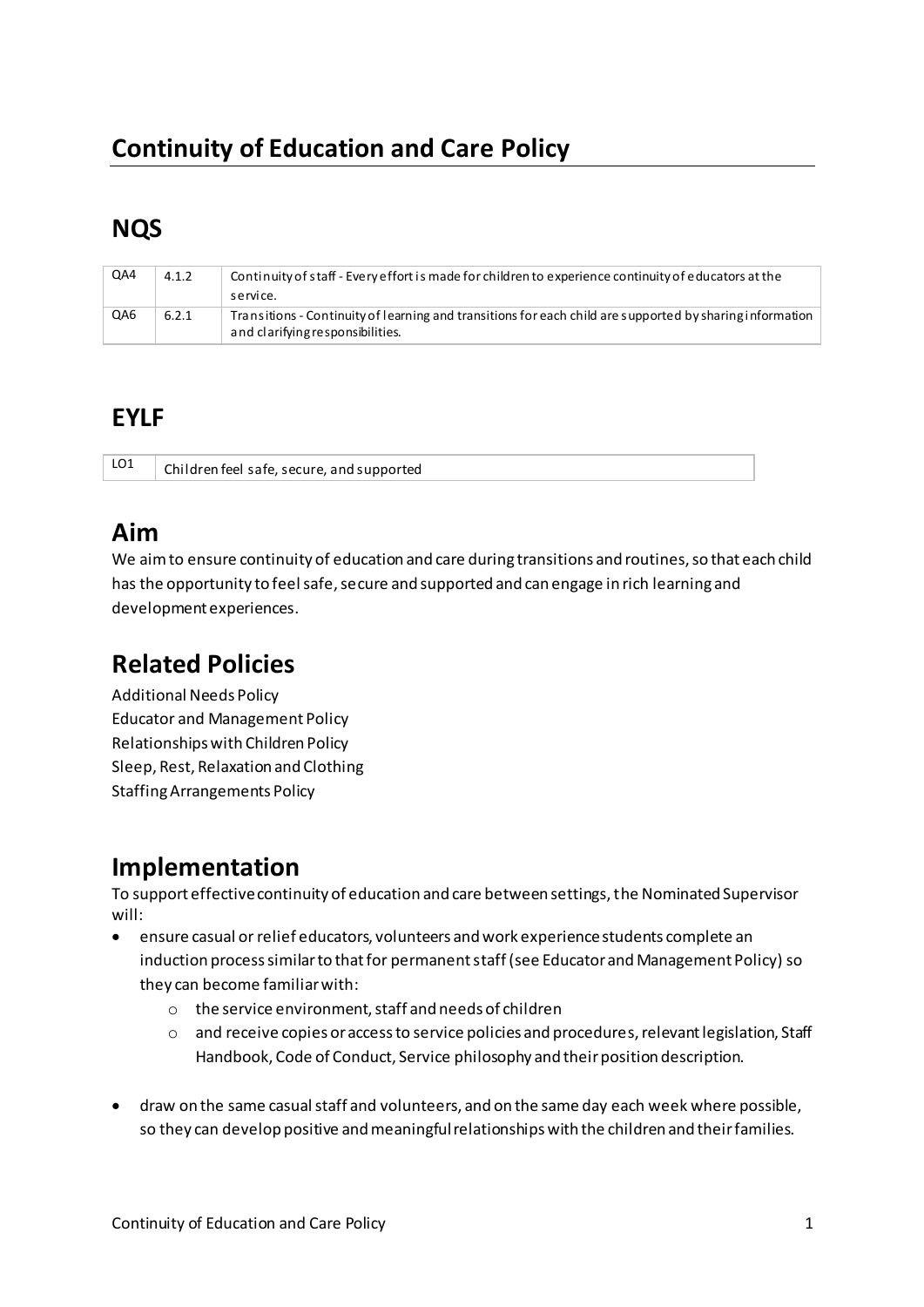- implement rosters and staffing arrangements which provide children and families with familiar educators with whom they can develop supportive and trusting relationships during their time at the Service.
- inform families and children of any changes to staffing before they occur where possible. Notification may be via the Service newsletter, email, note or on the Service noticeboard.
- encourage casual educators, volunteers and work experience students, as well as permanent staff, to display a photo of themselves with an introductory paragraph to help children and their families identify and get to know them.
- assist educators to develop and implement plans which support children in the transition to primary school. These plans may include visits to local primary schools, appropriate documentation detailing each child's strengths and needs, liaising with primary schools about specialist support services for children with additional needs and processes to ensure each child will feel safe and secure during the transition.
- regularly remind educators about the importance of maintaining continuity of education and care practices between settings, for example between the home and service setting.
- ensure where possible that routines and transitions have the flexibility to accommodate each child's needs.

#### Educators will:

- communicate with each other during the day about the children's experiences to help provide continuity of education and care, especially where they are rostered on "split shifts". This may be verbal or through the use of a room diary, and will include information on the attendance or non-attendance of children at the service.
- supervise children when transitioning to and from the service (eg excursions and arriving and leaving) and within the service.
- provide responsive, one-on-one support to children who return to the service after an absence.
- support children during transitions between rooms and settings (eg through open, meaningful interactions and communication, comfort and positive behaviour guidance).
- tell children what is happening next and when.
- allow children to use familiar and favourite items if appropriate.
- meet each child's individual needs where possible during transitions and routines.
- encourage families to share information about their child's strengths, interests and needs through direct conversations (eg daily on arrival and departure) or written requests (eg through our Family Input 'What You Did on the Weekend Sheets').